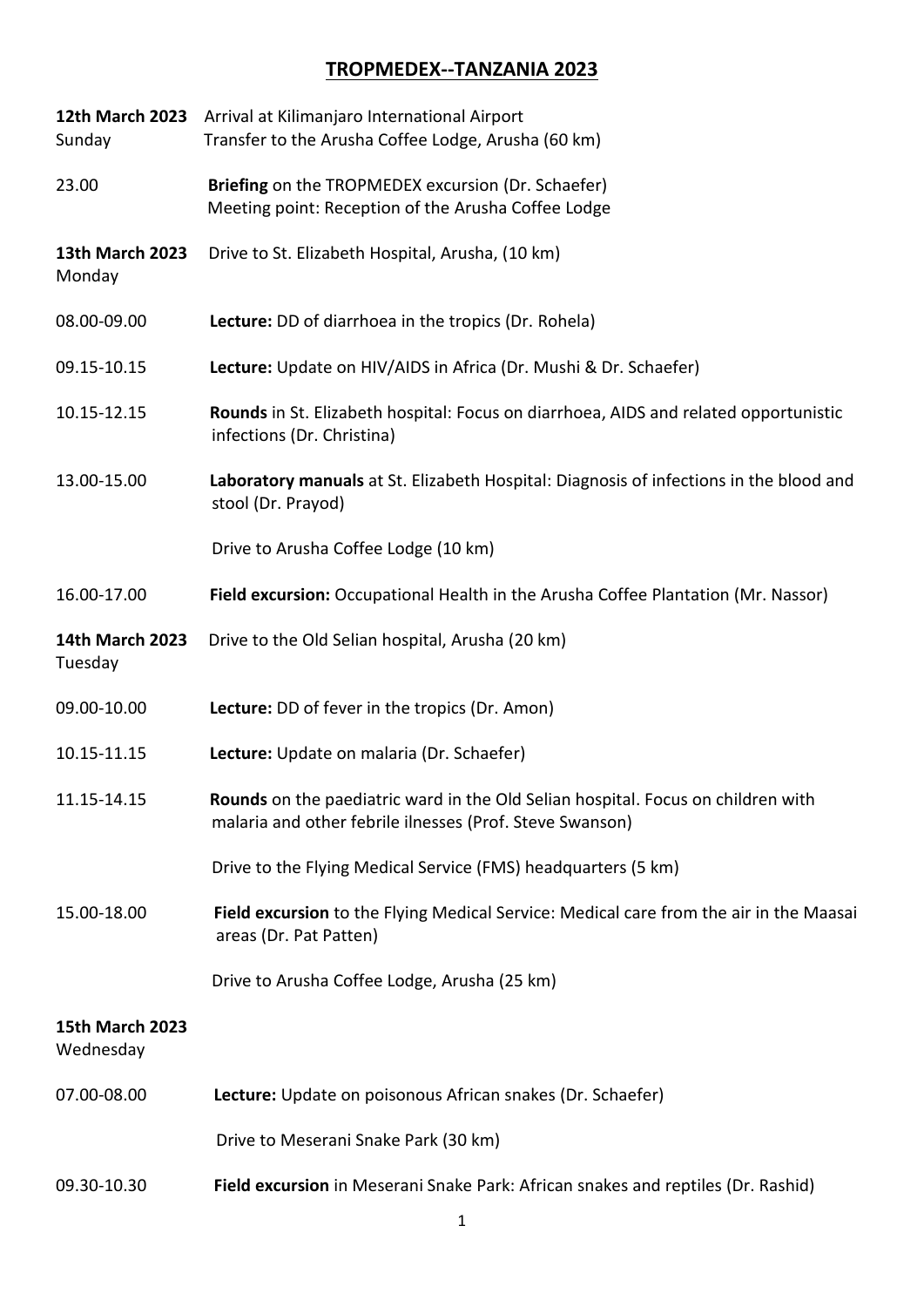| 11.00-13.00                        | Rounds in Meserani Snake Park Clinic: Treatment and care of patients<br>with snake bites (Dr. Jenny)                                                                          |
|------------------------------------|-------------------------------------------------------------------------------------------------------------------------------------------------------------------------------|
|                                    | Drive to Tarangire National Park (50 km)                                                                                                                                      |
| 15.30-17.30                        | Field excursion in Tarangire National Park: Prevention and control of<br>sleeping sickness. Observation of the habitat of Tsetse flies (vector)<br>and antelopes (Dr. Mofulu) |
|                                    | Drive to Octagon Lodge, Karatu (80 km)                                                                                                                                        |
| <b>16th March 2023</b><br>Thursday |                                                                                                                                                                               |
| 07.00-08.00                        | Lecture: Update on Ebola (Dr. Schaefer)                                                                                                                                       |
| 08.00-10.00                        | Rounds in the Fame hospital, Karatu: Focus on patients with sepsis and sickle cell<br>anaemia (Dr. Artress)                                                                   |
| 10.15-14.15                        | Laboratory manuals in Fame hospital: Diagnosis of malaria, African trypanosomiasis<br>and lymphatic filariasis, Fame hospital (Dr. Anthony)                                   |
|                                    | Drive to Lake Eyasi (50 km)                                                                                                                                                   |
| 15.30-17.30                        | Field excursion to the Hadza tribe. Traditional medicine among the<br>bushmen tribe around Lake Eyasi (Dr. Barjeda)                                                           |
|                                    | Drive to Octagon Lodge, Karatu (50 km)                                                                                                                                        |
| <b>17th March 2023</b><br>Friday   | Drive to Endulen hospital in Ngorongoro Conservation area (80 km)                                                                                                             |
| 08.30-09.30                        | Lecture: Update on Dengue Fever (Dr. Schaefer)                                                                                                                                |
| 09.45-10.45                        | Lecture: Update on brucellosis (Dr. Schaefer)                                                                                                                                 |
| 11.00-15.00                        | Rounds in Endulen hospital: focus on Maasai patients with brucellosis, malaria, TB<br>and typhoid fever (Dr. Magdalen & Dr. Ben)                                              |
| 15.30-17.30                        | Laboratory manuals: Diagnosis of brucellosis, TB and typhoid fever (Dr. Mameso)                                                                                               |
|                                    | Drive to Octagon Lodge, Karatu (80 km)                                                                                                                                        |
| <b>18th March 2023</b><br>Saturday | Drive to Arusha Airport (150 km)                                                                                                                                              |
|                                    | Economy flight from Arusha to Zanzibar (500 km)                                                                                                                               |
|                                    | Drive to Mangrove Lodge, Mwambini Beach (30 km)                                                                                                                               |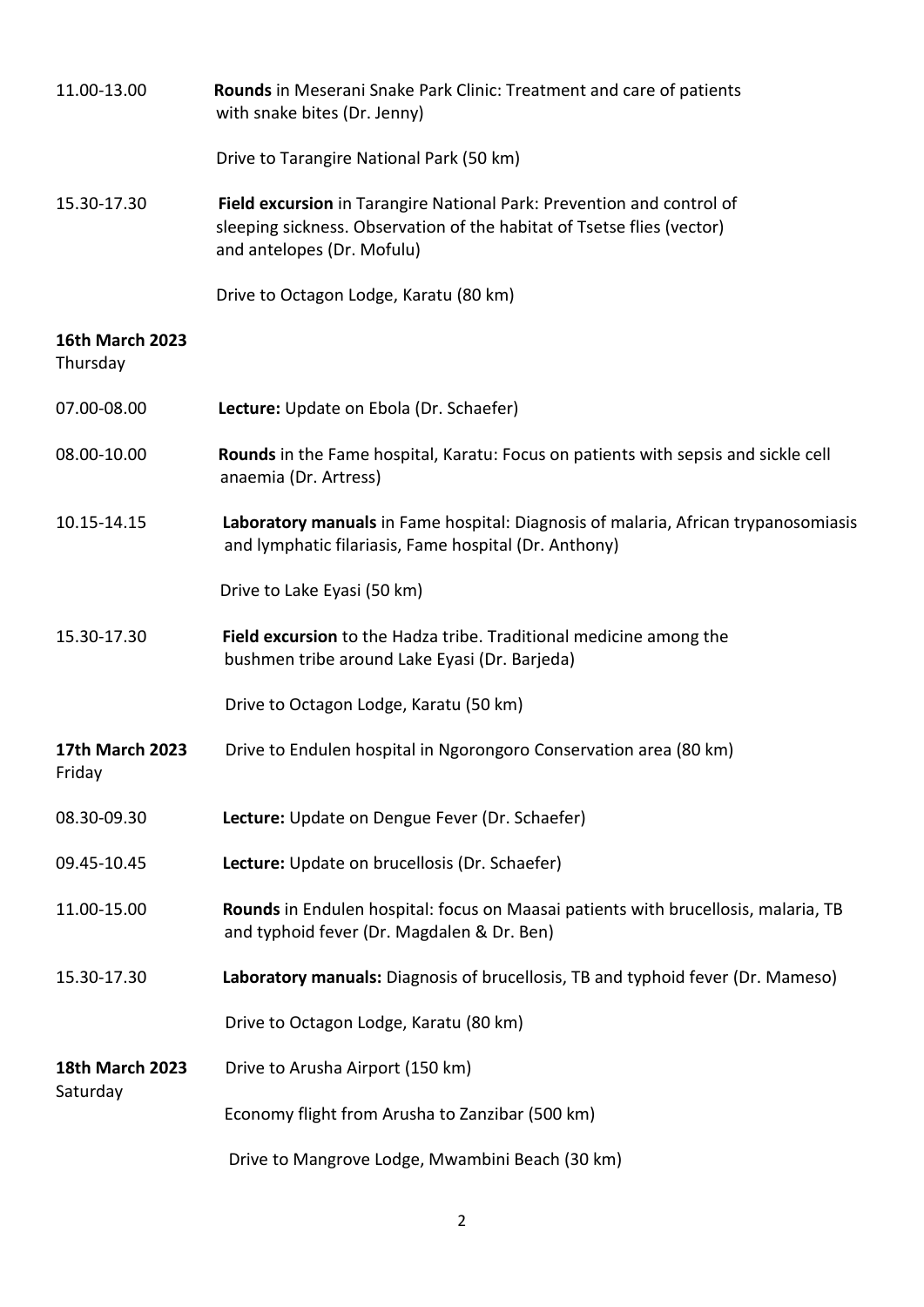| 18.00-20.00                       | Lecture: Update on Chikungunya- and West Nile Fever<br>(Dr. Schaefer)                                                                                                                                                           |
|-----------------------------------|---------------------------------------------------------------------------------------------------------------------------------------------------------------------------------------------------------------------------------|
| <b>19th March 2023</b><br>Sunday  |                                                                                                                                                                                                                                 |
| 08.00-09.00                       | Lecture: Update on leprosy (Dr. Schaefer)                                                                                                                                                                                       |
| 09.15-10.15                       | Lecture: Update on lymphatic filariasis (Dr. Schaefer)                                                                                                                                                                          |
|                                   | Drive to Kizimkazi/Dimbani (50 km)                                                                                                                                                                                              |
| 12.00-14.00                       | Rounds: in Kizimkazi Health Center: Patients with lymphatic filariasis and leprosy<br>(Dr. Fatma & Dr. Saada)                                                                                                                   |
|                                   | Drive to Jambiani Beach (15 km)                                                                                                                                                                                                 |
| 15.00-16.00                       | Field excursion: bed-net study. Control of malaria in Jambiani district. (Dr. Yako)                                                                                                                                             |
|                                   | Drive to Mangrove Lodge, Mwambini Beach (60 km)                                                                                                                                                                                 |
| <b>20th March 2023</b><br>Monday  |                                                                                                                                                                                                                                 |
| 09.00-10.00                       | Lecture: Update on schistosomiasis (Dr. Schaefer)                                                                                                                                                                               |
| 10.15-11.15                       | Lecture: Prevention and control of schistosomiasis in Zanzibar (Dr. Simba)                                                                                                                                                      |
|                                   | Drive to Kinyasini (40 km)                                                                                                                                                                                                      |
| 13.00-15.00                       | Field excursion: Schistosomiasis transmission site and visit to a school in Kinyasini<br>(Dr. Simba and Dr. Ali)                                                                                                                |
|                                   | Drive to Stone Town (50 km)                                                                                                                                                                                                     |
| 16.00-18.00                       | Laboratory manuals: Diagnosis of schistosomiasis in the prevention and control<br>center, Stone Town (Dr. Ali)                                                                                                                  |
| <b>21st March 2023</b><br>Tuesday | Drive to Mangrove Lodge (10 km)                                                                                                                                                                                                 |
| 08.00-09.00                       | Lecture: Update on cholera in Africa (Dr. Schaefer)                                                                                                                                                                             |
|                                   | Drive to Global Health Hospital, Stone Town (10 km)                                                                                                                                                                             |
| 10.00-15.00                       | Rounds on the paediatric ward in Global Health Hospital. Participants take the<br>history and examine patients with tropical infectious diseases. Diagnosis and<br>treatment is discussed with the doctor in charge (Dr. Sanga) |